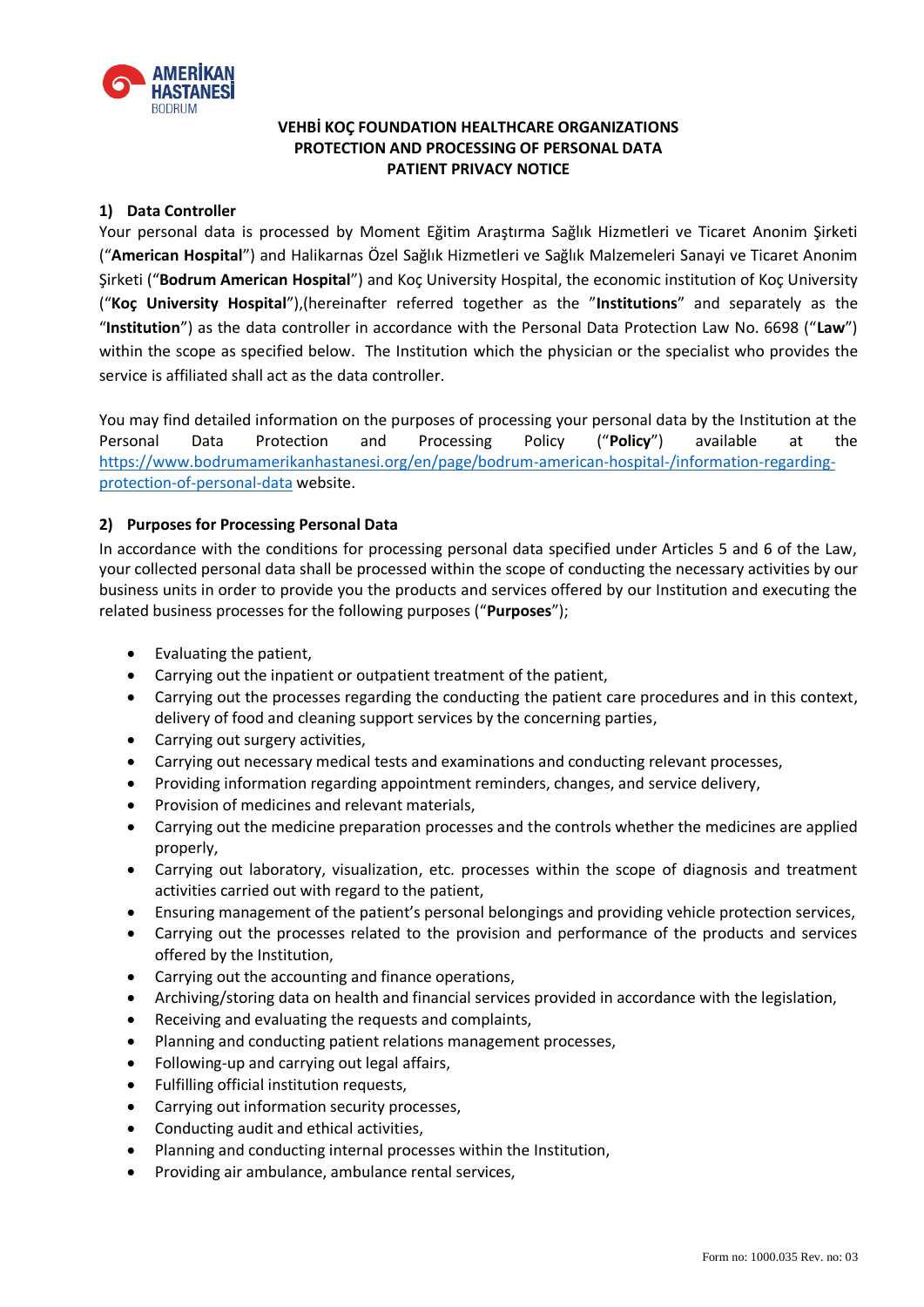

- Planning and conducting necessary activities for customization of the products and services offered by our Institution according to the likings, usage habits, and needs of the relevant persons and offering them to the relevant persons,
- Transmitting financial information to the e-mail address you stated during the registration,
- Contacting the patient to receive and evaluate feedback on products and services offered by the Institution.

# **3) Recipient Parties and Purposes for Transferring Personal Data**

Your collected personal data may be transferred in order to meet the Purposes to our vendors, legally authorized public institutions, and legally authorized private persons in accordance with the conditions for transferring personal data specified under Articles 8 and 9 of the Law and within the scope of the data processing conditions specified under Articles 5 and 6 of the Law. Upon the existence of your explicit consent, your personal data may be transferred to the contracted private insurance company or the intermediary institution authorized by the private insurance company limited for the purpose of carrying out the provision and invoicing processes for the services you have received, ensuring that you benefit from private health insurance and requesting payment confirmation regarding your treatment costs. Additionally, upon the existence of your explicit consent, your concerning health data and other personal data may be transferred to your relatives or third parties that you have specified upon your request and limited to this.

### **4) Method and Legal Basis of the Collection of Personal Data**

Your personal data will be collected in order to meet the Purposes through our websites, Call Center, Koç Healthcare Patient Portal, our systems including integrated hospital information management system, portal(s) where online services are offered, and e-mail channels in the electronic environment and through cargo/mail, fax, face to face interviews channels in the physical environment. If your relatives are provided with opportunities regarding the services of the Institution within the scope of agreements concluded between contracted insurance companies and the Institution from time to time, your personal data could be obtained through information and documents provided by your relative. Your personal data are processed based on the following legal grounds in accordance with the personal data processing conditions specified in Articles 5 and 6 of the Law.

Personal data concerning your health can be processed within the scope of Article 6/3 of the Law by the persons subject to secrecy obligation for the purposes of medical diagnosis, conducting treatment and nursing services, planning and management of health-care services; and your personal data can be processed based on the legal basis regarding the processing of personal data of the parties of a contract is necessary, provided that it is directly related to the establishment or performance of the contract within the scope of the Article 5/2(c) of the Law for the following purposes:

- Evaluating the patient,
- Carrying out the inpatient or outpatient treatment of the patient,
- Carrying out the processes regarding the conducting the patient care procedures and in this context, delivery of food and cleaning support services by the concerning parties,
- Carrying out surgery activities,
- Carrying out necessary medical tests and examinations and conducting relevant processes,
- Provision of medicines and relevant materials,
- Ensuring management of the patient's personal belongings and providing vehicle protection services,
- Carrying out the processes related to the provision and performance of the products and services offered by the Institution,
- Transmitting financial information to the e-mail address you stated during the registration,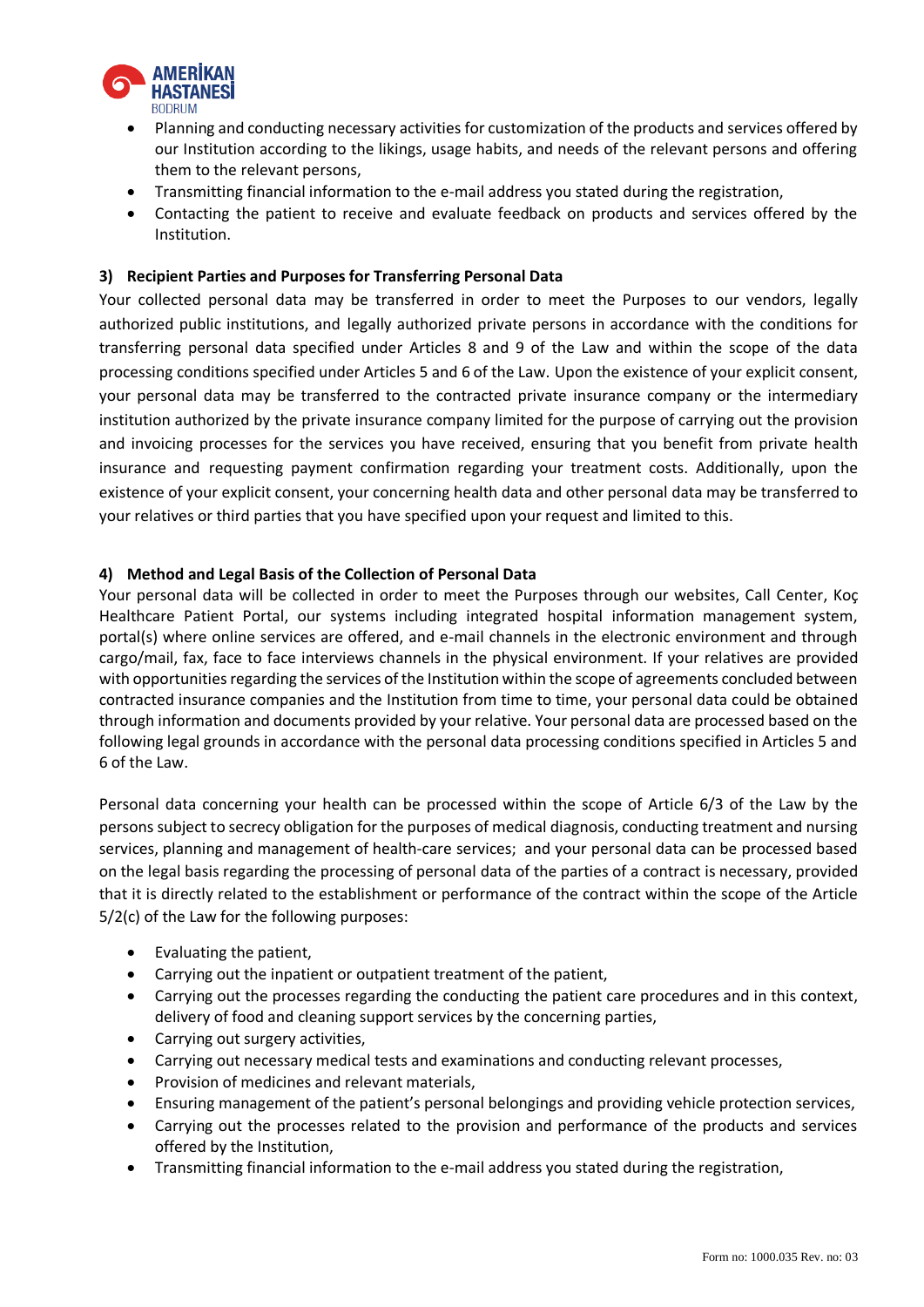

- Carrying out laboratory, visualization, etc. processes within the scope of diagnosis and treatment activities carried out with regard to the patient
- Providing air ambulance, ambulance rental services.

Personal data concerning your health can be processed within the scope of Article 6/3 of the Law by the persons subject to secrecy obligation for the purposes of medical diagnosis, conducting treatment and nursing services, planning and management of health-care services; and your personal data can be processed based on the legal basis regarding the legitimate interests of the Institution within the scope of Article 5/2 (f) of the Law;

- Planning and conducting patient relations management processes,
- Carrying out information security processes,
- Conducting audit and ethical activities,
- Planning and conducting internal processes within the Institution,
- Contacting the patient to receive and evaluate feedback on products and services offered by the Institution.

Personal data concerning your health can be processed within the scope of Article 6/3 of the Law by the persons subject to secrecy obligation for the purposes of medical diagnosis, conducting treatment and nursing services, planning and management of health-care services; and your personal data can be processed based on the legal basis regarding the legal obligation of the Institution within the scope of Article 5/2 (ç) of the Law;

- Carrying out the medicine preparation processes and the controls whether the medicines are applied properly,
- Receiving and evaluating the requests and complaints,
- Following-up and carrying out legal affairs,
- Carrying out the accounting and finance operations,
- Archiving/storing personal data concerning health and financial services provided in accordance with the legislation,
- Fulfilling official institution requests.

Based on your explicit consent:

 Planning and conducting necessary activities for customization of the products and services offered by our Institution according to the likings, usage habits, and needs of the relevant persons and offering them to the relevant persons

### **5) Data Subjects Rights as Envisaged Under Article 11 of the Law**

As personal data subjects, we hereby declare that you are entitled to the following rights, set forth under Article 11 of the Law:

- To learn whether your personal data are being processed,
- To request information if your personal data have been processed,
- To learn the purpose of the processing of your personal data and whether they have been used accordingly,
- To learn which third parties domestic or abroad your personal data has been transferred to,
- To request rectification in case your personal data has been processed incompletely or inaccurately and to demand the operations in this regard be reported to third parties your personal data has been transferred to,
- To demand the erasure or destruction of your personal data in case the reasons necessitating the processing have disappeared even though it was processed in accordance with the Law and other